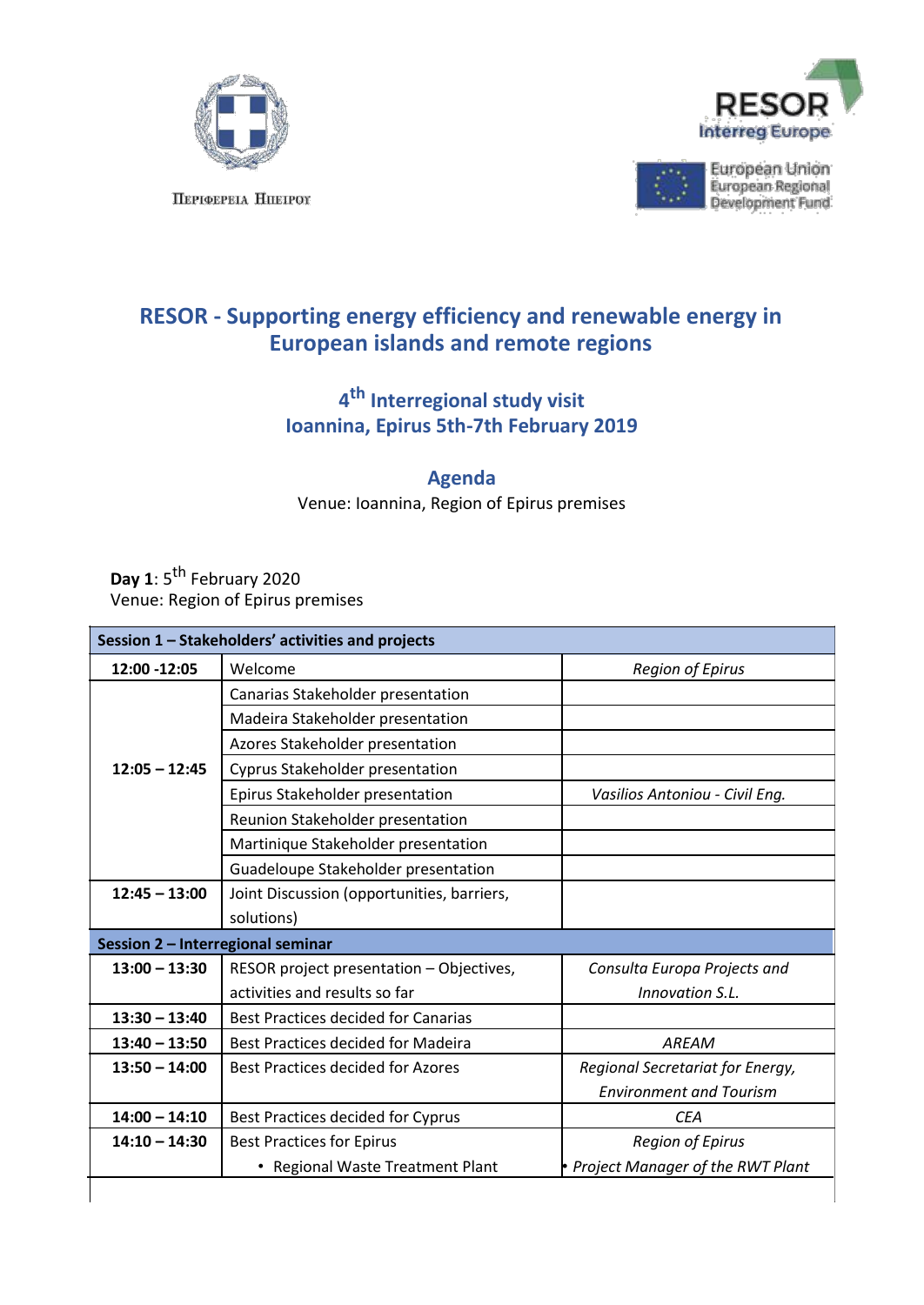







European Union<br>European Regional<br>Development Fund

|                                      | • PV plant as a renewable energy<br>education facility for school<br>students                                                                                                             | • Khalil Khoury- Electronics &<br><b>Communication Eng.</b> |  |  |
|--------------------------------------|-------------------------------------------------------------------------------------------------------------------------------------------------------------------------------------------|-------------------------------------------------------------|--|--|
| <b>Working lunch</b>                 |                                                                                                                                                                                           |                                                             |  |  |
| $15:00 - 15:40$                      | <b>Best Practices for Reunion</b>                                                                                                                                                         | <b>Reunion Regional Council</b>                             |  |  |
| $15:40 - 15:50$                      | <b>Best Practices for Martinique</b>                                                                                                                                                      | <b>Territorial Collectivity of</b><br>Martinique            |  |  |
| $15:50 - 16:00$                      | <b>Best Practices for Guadeloupe</b>                                                                                                                                                      | Guadeloupe Regional Council                                 |  |  |
| $16:00 - 16:30$                      | Joint discussion about the best practices<br>presented by each country and their<br>suitable to be promoted under Operational<br>Programme as policy actions/measures                     | All partners                                                |  |  |
| 16:30 - 17:00                        | Joint discussion and selection of the best<br>practices that can be replicated in Epirus, in<br>Martinique and in Guadeloupe (ERDF<br>measures, requirements, management and<br>projects) | All partners                                                |  |  |
| End of the 1 <sup>st</sup> Day       |                                                                                                                                                                                           |                                                             |  |  |
| Dinner (offered by Region of Epirus) |                                                                                                                                                                                           |                                                             |  |  |

## **Day2**: 6th February 2020

Meeting Point: In front of Region of Epirus premises

| <b>Study Visits</b> |                       |                                                                                                                                                                                                                                                                                                                             |  |  |
|---------------------|-----------------------|-----------------------------------------------------------------------------------------------------------------------------------------------------------------------------------------------------------------------------------------------------------------------------------------------------------------------------|--|--|
|                     | <b>Gallet Project</b> | The project will elaborate an<br>appropriate jointly develop approach<br>to mobilize local businesses and                                                                                                                                                                                                                   |  |  |
|                     |                       | residents for their effective<br>involvement into the sustainable<br>energy development.                                                                                                                                                                                                                                    |  |  |
| $09:00 - 14:00$     | <b>nZEB</b>           | Situated near the city center of<br>Ioannina, this building is the first<br>multistory building in Epirus according<br>to the "Passive House" building<br>standards and at the same time, this<br>project demonstrates the feasibility of<br>extra energy efficient buildings and<br>transfers know how in the local market |  |  |